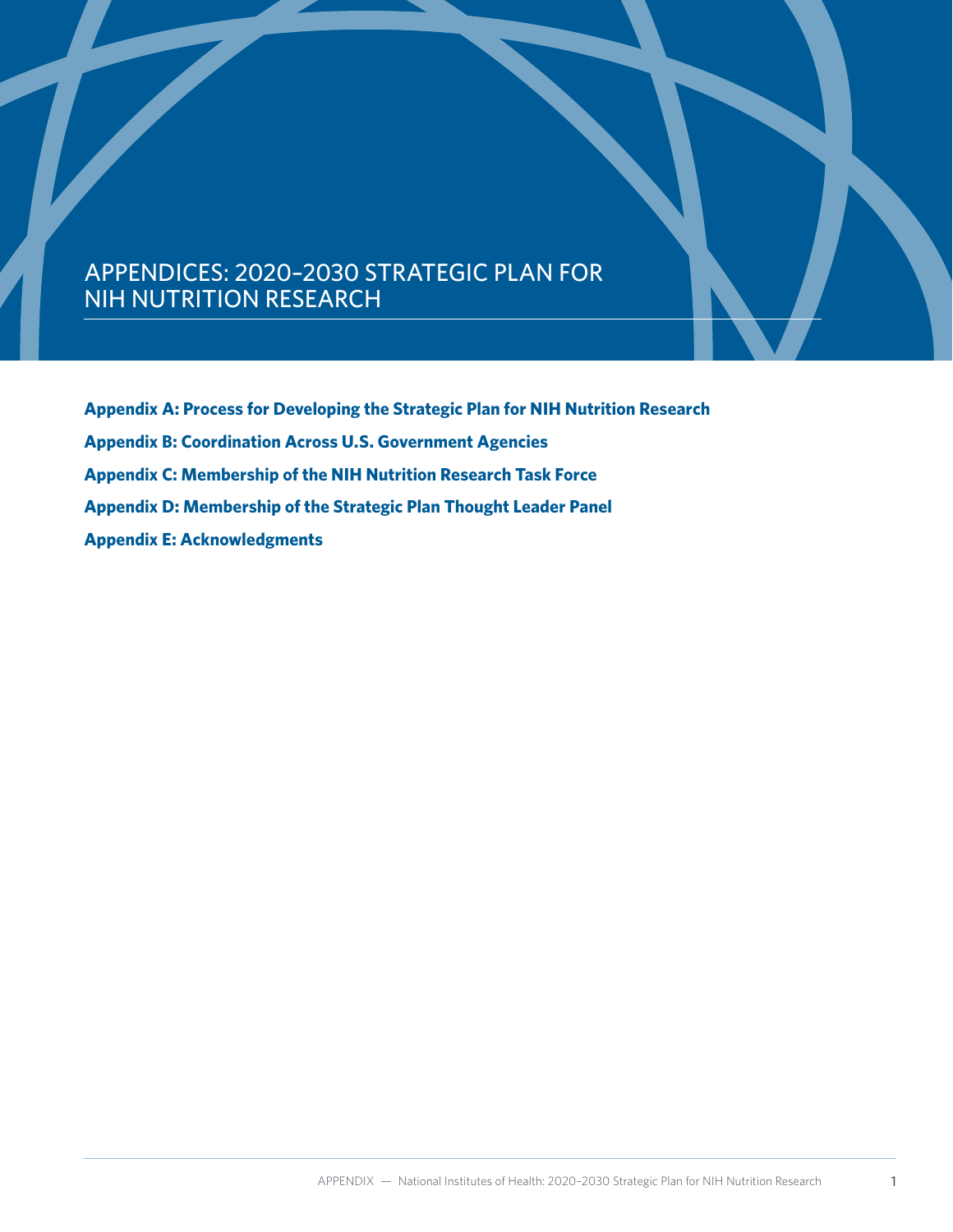# <span id="page-1-0"></span>APPENDIX A: PROCESS FOR DEVELOPING THE STRATEGIC PLAN FOR NIH NUTRITION RESEARCH

To coordinate and accelerate progress in nutrition research, Dr. Francis Collins, NIH Director, established the Nutrition Research Task Force in 2016 to develop and implement this first trans-agency, 10-year *Strategic Plan for NIH Nutrition Research*. The Task Force is chaired by Dr. Griffin P. Rodgers, Director of the National Institute of Diabetes and Digestive and Kidney Diseases (NIDDK), with support from the NIDDK's Office of Nutrition Research. Co-chairs are Dr. Gary Gibbons, Director of the National Heart, Lung, and Blood Institute; Dr. Norman Sharpless, Director, of the National Cancer Institute; and Dr. Diana W. Bianchi, Director of the *Eunice Kennedy Shriver* National Institute of Child Health and Human Development. To accomplish its mission, the Task Force formed a trans-NIH Nutrition Senior Leadership Group along with a Working Group drawn from many Institutes, Centers, and Offices within NIH (see Appendix C for a full membership list).

To obtain information about research gaps and opportunities that should be addressed by this Strategic Plan, the NRTF sought the assistance of the external nutrition research community through several mechanisms.

- A scan of recent literature and existing strategic planning efforts was conducted to identify research gaps that had been captured by other federal agencies, professional societies, and researchers working across the field of nutrition.
- An online crowdsourcing platform was used to solicit information from the public about the critical gaps and opportunities in nutrition research that should be addressed by the NIH over the next 10 years. Invitations encouraging participation in the crowdsourcing effort were sent to more than 40 professional

societies and thousands of academic researchers. A link to the crowdsourcing webpage also was available on the Office of Nutrition Research website.<sup>1</sup>

- Outreach and coordination through ICHNR contacts with other Federal agencies involved in nutrition research or nutrition research stakeholders including FDA, USDA, CDC, DOD, OASH, etc.
- The nutrition-related research gaps and opportunities gleaned from the literature search and crowdsourcing efforts were combined into one comprehensive document that was shared with a Thought Leader Panel of 30 external experts from across diverse areas of nutrition science (see Appendix D for a list of panelists). Each of these experts was invited to provide his or her own ideas and suggestions for prioritizing these research opportunities.
- A draft of the Strategic Plan was made available for a month-long public comment period. Notices encouraging comments on the draft were broadly distributed to stakeholders, including members of the scientific community, academic institutions, the private sector, health professionals, professional societies, advocacy groups, and patient communities, as well as other interested members of the public, including through a Request for Information.<sup>2</sup>

After reviewing the individual suggestions from members of the Thought Leader Panel, the broader nutrition research community, and the public comment period, members of the Task Force identified a unifying vision of Precision Nutrition, underpinned by four Strategic Goals and five Cross- Cutting Research Areas that reflect the research priorities they felt were most important to encourage among both the extramural scientific community and the NIH intramural research program.

<sup>1.</sup> Office of Nutrition Research website: <https://www.niddk.nih.gov/about-niddk/offices-divisions/office-nutrition-research>

<sup>2.</sup> Request for Information (RFI): Soliciting Input on the Draft Strategic Plan for NIH Nutrition Research, Notice Number: NOT-DK-19-004, <https://grants.nih.gov/grants/guide/notice-files/NOT-DK-19-004.html>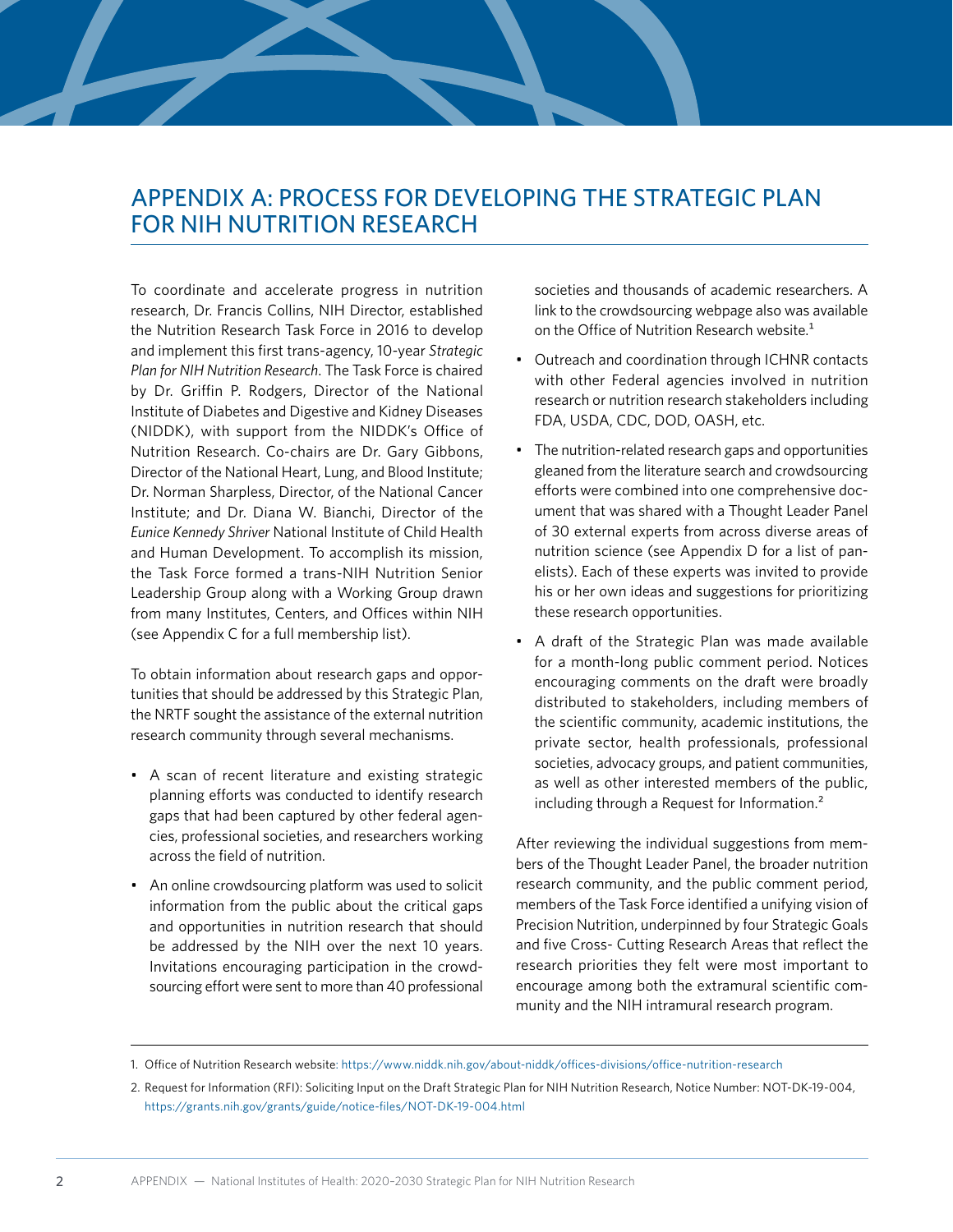# <span id="page-2-0"></span>APPENDIX B: COORDINATION ACROSS U.S. GOVERNMENT AGENCIES

The purpose of the Strategic Plan is to build a framework to answer important nutrition research questions over the next 10 years, to advance nutrition science, and, ultimately, to improve health and reduce the burden of disease. Interagency collaboration on these efforts is a critical element to achieve these objectives. This Plan was developed by engaging federal partners to ensure that identified research opportunities will address their needs and complement efforts initiated across the Federal Government.

The NRTF will take multiple approaches to lead and participate in coordinated and collaborative efforts with federal partners to fund and harmonize research, dissemination, and implementation through the following key activities, in addition to new and other ongoing efforts:

## **Interagency Committee on Human Nutrition Research (ICHNR)**

[The Interagency Committee on Human Nutrition](https://www.nal.usda.gov/fnic/interagency-committee-human-nutrition-research) [Research \(ICHNR\)](https://www.nal.usda.gov/fnic/interagency-committee-human-nutrition-research) aims to increase the overall effectiveness and productivity of federally supported or conducted human nutrition research. Created in 1983 and reassembled in 2013, the ICHNR is charged with improving the planning, coordination, and communication among federal agencies engaged in nutrition research and with facilitating the development and updating of plans for federal research programs to meet current and future domestic and international needs for nutrition. The ICNHR is chaired by the Assistant Secretary for Health (ASH) for HHS and the Under Secretary for Research, Education, and Economics and Chief Scientist for the U.S. Department of Agriculture (USDA). The Director of the NIDDK Office of Nutrition Research (ONR) serves as the HHS Co-Executive Secretary of the ICHNR for the ASH. The ONR Director, along with other members of the NIH Nutrition Research Task Force, help to set ICHNR agendas and bring forward opportunities for research coordination.

The members of the ICHNR include agency-appointed representatives from federal agencies conducting nutrition research along with agencies that are research stakeholders. Agencies involved include the U.S. Departments of Agriculture (USDA), Health and Human Services (HHS), and Defense (DoD), along with Commerce; the Federal Trade Commission (FTC), the National Aeronautics and Space Administration (NASA), the National Science Foundation (NSF), the Agency for International Development (USAID), the Environmental Protection Agency (EPA), the Veterans Health Administration (VHA), and the White House Office of Science and Technology Policy (OSTP).

The ICNHR includes several workgroups and subcommittees, which provide further opportunity for interagency collaboration and discussion. These include, but are not limited to, the following:

• The **Subcommittee on Dietary Reference Intakes** oversees the establishment of [Dietary Reference](http://www.nationalacademies.org/hmd/Activities/Nutrition/SummaryDRIs/DRI-Tables.aspx) [Intakes](http://www.nationalacademies.org/hmd/Activities/Nutrition/SummaryDRIs/DRI-Tables.aspx) (DRIs). DRIs are nutrient reference values developed by the National Academies of Sciences, Engineering, and Medicine. The DRIs are intended to serve as a guide for nutritional intake and provide the scientific basis for the development of food guidelines in both the United States and Canada. These nutrient reference values are specified based on age, gender and life stage and cover more than 40 nutrient substances. Government coordination of DRI-related activities is a joint effort between representatives of the U.S. and Canadian governments. The U.S.-Canada Joint DRI Working Group and the ICHNR Subcommittee on Dietary Reference Intakes work together to develop an efficient process that ensures DRI values continue to be scientifically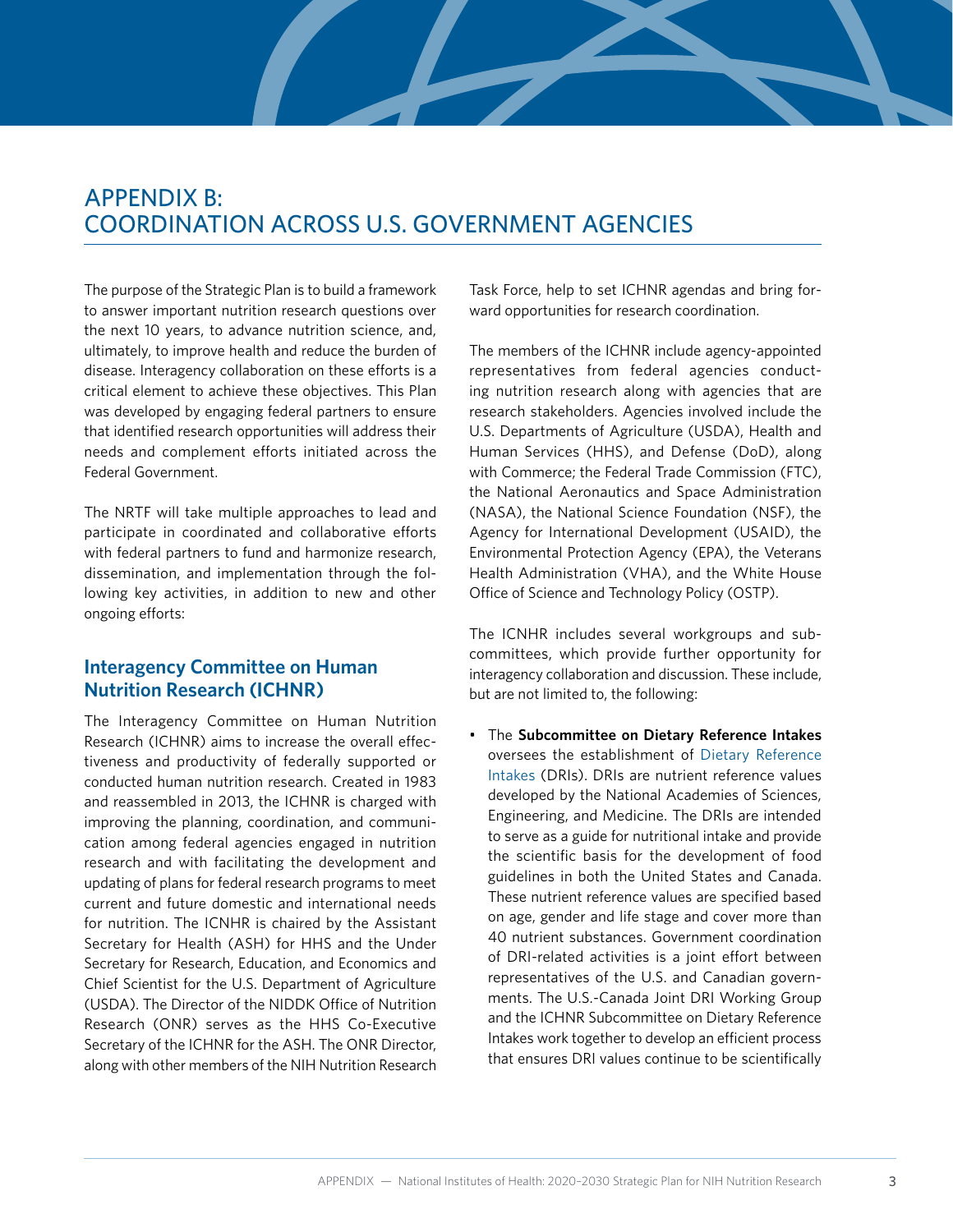sound, current, and useful for public health purposes. This includes identifying DRI needs and prioritizing nutrient reviews, advancing work to resolve methodology issues, and coordinating funding for new DRI reviews. Recent activities include:

- The DRI Working Group sponsored two NASEM consensus studies: *Guiding Principles for Developing Dietary Reference Intakes Based on Chronic Disease* which was established after a deliberate nomination process to prioritize re-reviews of DRIs and three high priority nutrients all potentially affecting chronic disease endpoints, and *Dietary Reference Intakes for Sodium and Potassium* (released March 2019)
- Efforts to secure a steady funding source for DRI reviews to ensure that they reflect the preponderance of evidence available and are scientifically sound.
- **Subcommittee on Dietary Guidance** seeks to gain perspectives from federal stakeholders regarding the deliberations of the Dietary Guidelines Advisory Committee and identify any gaps or concerns that are important to federal programs and to engage USDA and HHS agencies in the Dietary Guidelines for Americans policy development process.

## **NIH Nutrition Research Coordinating Committee (NRCC)**

The NIH [Nutrition Research Coordinating Committee](https://www.niddk.nih.gov/about-niddk/advisory-coordinating-committees/nutrition-research-coordinating-committee) [\(NRCC\)](https://www.niddk.nih.gov/about-niddk/advisory-coordinating-committees/nutrition-research-coordinating-committee) was originally established in 1975 for the primary purpose of reviewing, discussing, and stimulating support for nutrition research and training within the NIH. Later, it initiated efforts aimed at trans-federal coordination. Today, the NRCC is a vibrant group whose membership includes representatives and interested staff from NIH Institutes, Centers, Offices, and other federal agencies within and outside of HHS, including FDA, CDC, DoD, and USDA. In contrast to the ICHNR, NRCC members do not require appointment. Thus, the NRCC features a large membership of trans-NIH and trans-federal staff that are either leading or conducting

nutrition research or serve as nutrition research stakeholders (e.g., those working on federal nutritional guidelines, support, implementation, disease prevention, food safety, and regulations).

The grass-roots nature of the NRCC and frequency of meetings allows it to coordinate and facilitate the vetting of potential nutrition research initiatives to address priorities identified in the Strategic Plan before they are moved forward for implementation or discussion at the ICHNR level. The NRCC is chaired by the Director of the NIDDK Office of Nutrition Research. NRCC meetings occur monthly and typically include scientific seminars, nutrition research program and policy updates, information about research interests, and updates on collaborative project activities undertaken by the NIH or across the Federal Government (such as Dietary Reference Intake activities and those described in the section on the Federal Data Consortium on Pregnancy and Birth to 24 Months below).

## **The Federal Data Consortium on Pregnancy and Birth to 24 Months (P/B-24, Data Consortium)**

The Federal Data Consortium on Pregnancy and Birth to 24 Months is a federal forum for sharing information and finding solutions to resolve crucial needs for data on pregnancy and early childhood populations to inform public health initiatives. The collaboration is open to any U.S. federal employee and currently spans 185 federal staff and leaders from 30 agencies in five Departments (HHS, USDA, USAID, EPA, and DoD). The Data Consortium is co-led by representatives of ODPHP, CDC, NIH, and FDA of HHS and ARS and FNS of USDA.

The Data Consortium arose out of work by ODPHP/ OASH in 2016 to coordinate requests for "special studies" from CDC's National Health and Nutrition Examination Survey (NHANES) to fill crucial needs for data on P/B24 populations to support future Dietary Guidelines for Americans (DGA) in providing science-based food-based recommendations to help promote health and prevent chronic disease. However,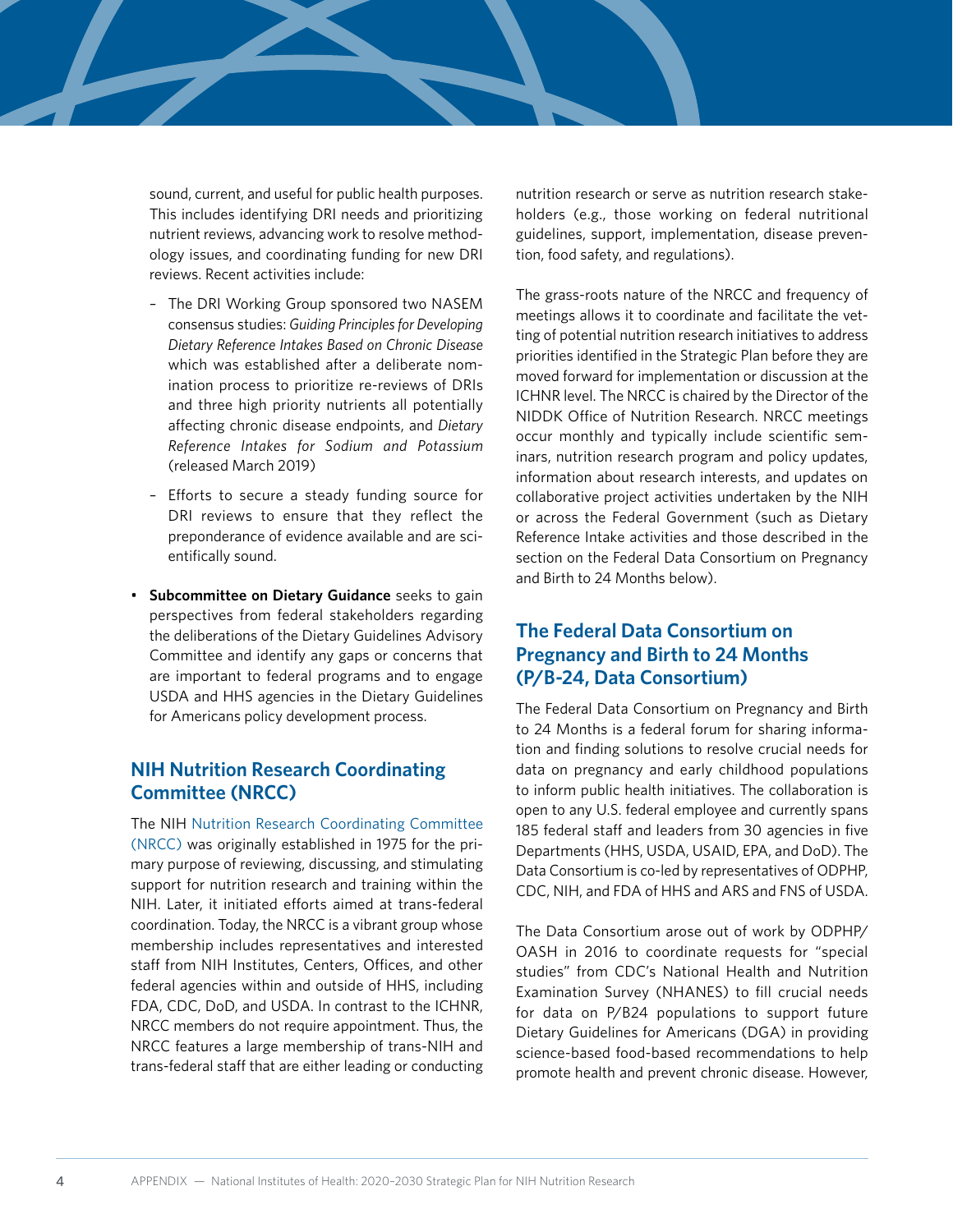as the Data Consortium has demonstrated, the essentiality for these data goes beyond the needs of the DGA; over a dozen Federal agencies have funded projects coordinated by the Data Consortium and focused on filling critical gaps in scientific knowledge to support evidence-based programs, policies, and educational initiatives across the government and non-government sectors.

The work of the Federal Data Consortium on P/B24, supported by NIH and other Agencies, has resulted in several current initiatives including, but not limited to:

- New B-24 questionnaire content in the NHANES Diet and Behavior Questionnaire
- A pilot study to determine the feasibility of collecting venous blood samples from children under 1 year of age in NHANES, currently only collected from ages 1 year and older

## **FDA-NIH Joint Agency on Nutrition (JAN) Working Group**

The FDA-NIH Joint Agency on Nutrition (JAN) Working Group was formed in 2016 by the [FDA-NIH Joint](https://www.fda.gov/science-research/advancing-regulatory-science/fda-nih-joint-leadership-council-charter) [Leadership Council](https://www.fda.gov/science-research/advancing-regulatory-science/fda-nih-joint-leadership-council-charter) to facilitate high-quality nutrition research to improve public health outcomes across the lifespan in order to: 1) reduce the risk factors for and incidence of nutrition-related chronic disease; and 2) to inform nutrition-related regulatory decision-making and consumer outreach/education related to nutrition. The JAN Working Group is co-chaired by the Director of the NIDDK Office of Nutrition Research and the Director of the FDA's [Center for Food Safety and Applied Nutrition](https://www.fda.gov/about-fda/fda-organization/center-food-safety-and-applied-nutrition-cfsan)). Members of the NIH Nutrition Research Task Force also participate in this Working Group.

## **National Food and Nutrient Analysis Program (NFNAP)**

Federal food and dietary supplement product database activities have been coordinated through the [National](http://www.ars.usda.gov/Aboutus/docs.htm?docid=9446) [Food and Nutrient Analysis Program \(NFNAP\)](http://www.ars.usda.gov/Aboutus/docs.htm?docid=9446) initiative since 1997. NFNAP is directed by the USDA/ ARS Methods and Application of Food Composition Laboratory (newly formed from a consolidation of the Nutrient Data Laboratory and the Food Composition and Methods Development Laboratory) in collaboration with the NCI and the ODS, along with other NIH Offices and Institutes and the FDA, including members of the NRTF.

The five Specific Aims of NFNAP are to: 1) Institute a monitoring program for Key Foods and critical nutrients. To date, approximately 1,400 foods have been sampled and analyzed; 2) conduct comprehensive analyses of selected Key Foods; 3) develop databases for high priority foods consumed by U.S. ethnic subpopulations; 4) develop databases for new bioactive components; and 5) develop a validated database for ingredients in dietary supplements. For each Specific Aim, the process includes the identification of foods for analysis, the development of unique statistically based sampling plans, and the application of validated analytical chemistry. The primary outcome of the Program is to develop comprehensive nutrient composition databases having unprecedented analytical quality.

## **Pathways to Prevention (P2P) Workshops**

These workshops identify research gaps in selected scientific areas, identify scientific and methodological weaknesses, suggest research needs and gaps, and advance the field forward based on these identified research needs. NIH's Office of Disease Prevention provides the leadership and infrastructure and coordination of the P2P workshops. Each workshop is planned in collaboration with partners across NIH, and other federal agencies (e.g., Centers for Disease Control), external experts, and other external stakeholders.

# **Coordination of Inter-Agency Research Opportunities**

Inter-Agency Agreements and Memorandums of Understanding enable agencies to share resources and expertise in pursuit of a common research goal. Examples of existing collaborations that will facilitate achievement of objectives prioritized in the Strategic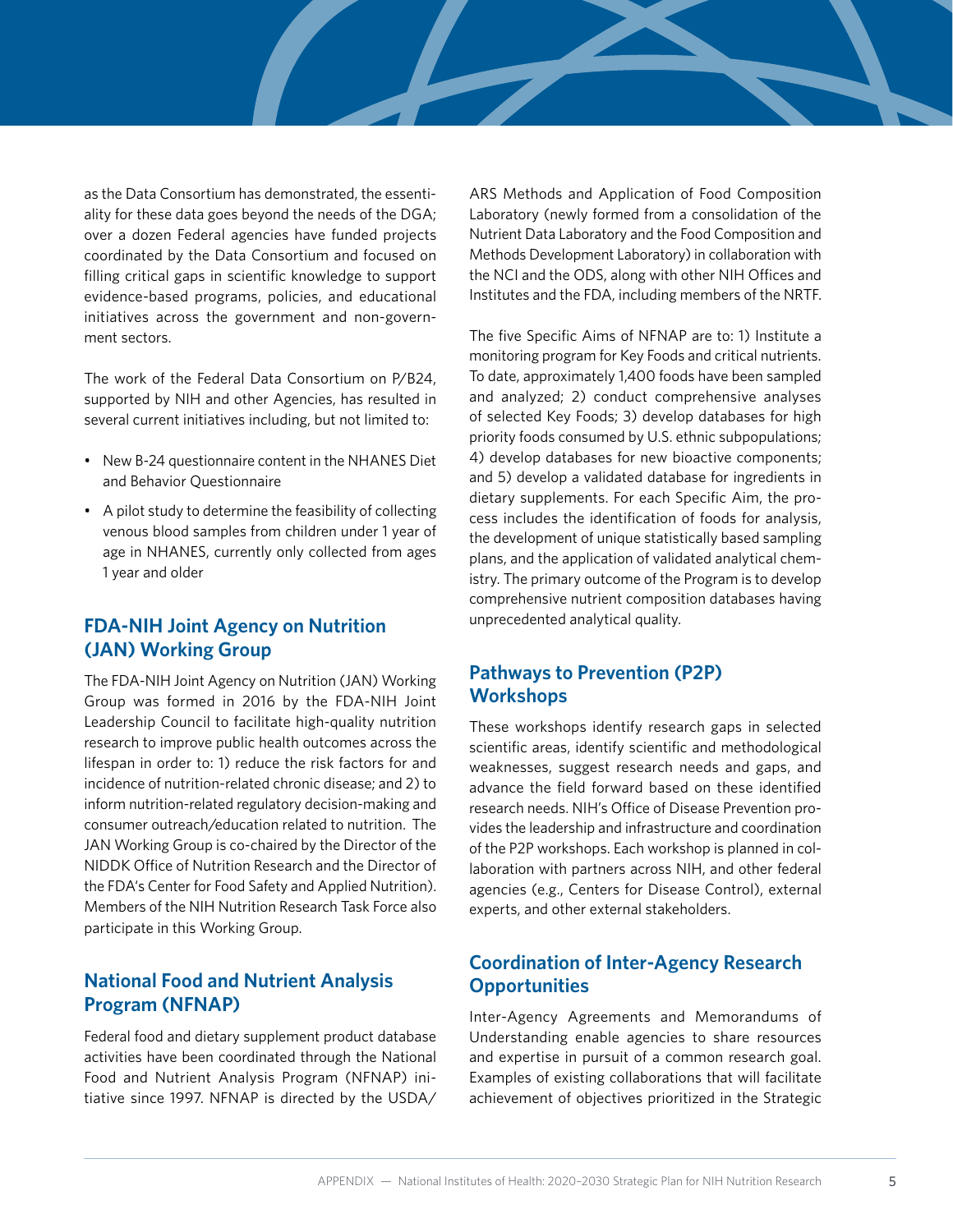Plan are described below. New collaborations will be facilitated through efforts by the NRTF.

- Inter-Agency Agreement (Diet-Genetic Interactions — Metabolic Pathways Influenced by Intake of Dietary Compounds): The National Cancer Institute Division of Cancer Prevention and the U.S. Department of Agriculture collaborate on an ongoing research program to translate promising pre-clinical studies on diet and cancer to human trials. The overall goal of the on-going collaboration between the National Cancer Institute, Division of Cancer Prevention, Nutritional Sciences Research Group and the USDA Beltsville Human Nutrition Research Center, Components and Health Laboratory is to investigate the potential efficacy of promising cancer-preventative dietary components and foods in clinical feeding studies and to identify metabolic pathways affected by their consumption as well as to determine mechanisms of action from such dietary intake. Studies have included polyphenols from berries, lycopene, beta-carotene and vitamin A from consumption of tomato juice, and isothiocyanates from cruciferous vegetables. This Inter-Agency Agreement capitalizes on joint expertise of the Nutritional Sciences Research Group and the USDA Beltsville Human Nutrition Research Center to conduct analyses on samples from human feeding interventions to help jump start investigations about the role of diet in cancer prevention.
- Memorandum of Understanding (Interagency collaborative interactions for Dietary Biomarkers of Intake): There is a critical need to establish the association between dietary intake and pathophysiology of disease and for developing dietary guidelines based on sound scientific evidence. In this connection, the National Institute of Diabetes, and Digestive and Kidney Diseases and US Department of Agriculture-National Institute of Food and Agriculture (USDA-NIFA) entered into a Memorandum of Understanding to collaboratively participate in a joint Funding Opportunity to foster and stimulate dietary biomarkers research. Nutrition research benefits from such initiatives and advances our knowledge on

food specific molecular signatures and biomarkers of food intake to further advance our understanding of the pathophysiology, and paves way for personalized nutrition. This collective effort addresses these specific gaps and leverages the resources, expertise and the knowledge created by these agencies.

### **Dietary Guidelines for Americans**

The Dietary Guidelines for Americans are the foundation of federal food and nutrition programs, policies, and education initiatives. The Dietary Guidelines for Americans are jointly issued and updated by the USDA and HHS every five years, as required by law. The Dietary Guidelines for Americans are informed by a scientific report prepared by a federal advisory committee and comments received from federal agencies, industry, organizations, and consumers. The most current version is the [2015–2020 Dietary Guidelines for Americans](http://health.gov/dietaryguidelines/2015.asp) with the 2020–2025 Dietary Guidelines for Americans development process under way. Several NRTF members contribute to this effort.

In February 2014, Congress passed the Agricultural Act of 2014, also known as the Farm Bill, mandating that the Dietary Guidelines expand to include dietary guidance for infants and toddlers (from birth to age 24 months), as well as women who are pregnant, beginning with the 2020–2025 edition. Also commencing with the 2020–2025 edition, the USDA and HHS identified relevant [topics and scientific questions](https://www.dietaryguidelines.gov/work-under-way/review-science/topics-and-questions-under-review) to be examined by the 2020 Dietary Guidelines Advisory Committee prior to establishing the Committee. The Departments added this step to promote a deliberate and transparent process, respond to feedback on the Dietary Guidelines for Americans development process, identify expertise needed on the Committee, help manage resources, and ensure the scientific review conducted by the Committee addresses federal nutrition policy and program needs. Research priorities in the Strategic Plan were identified in part to address unanswered questions identified through past Dietary Guideline efforts and to ensure that there is a robust body of evidence available to inform future dietary recommendations.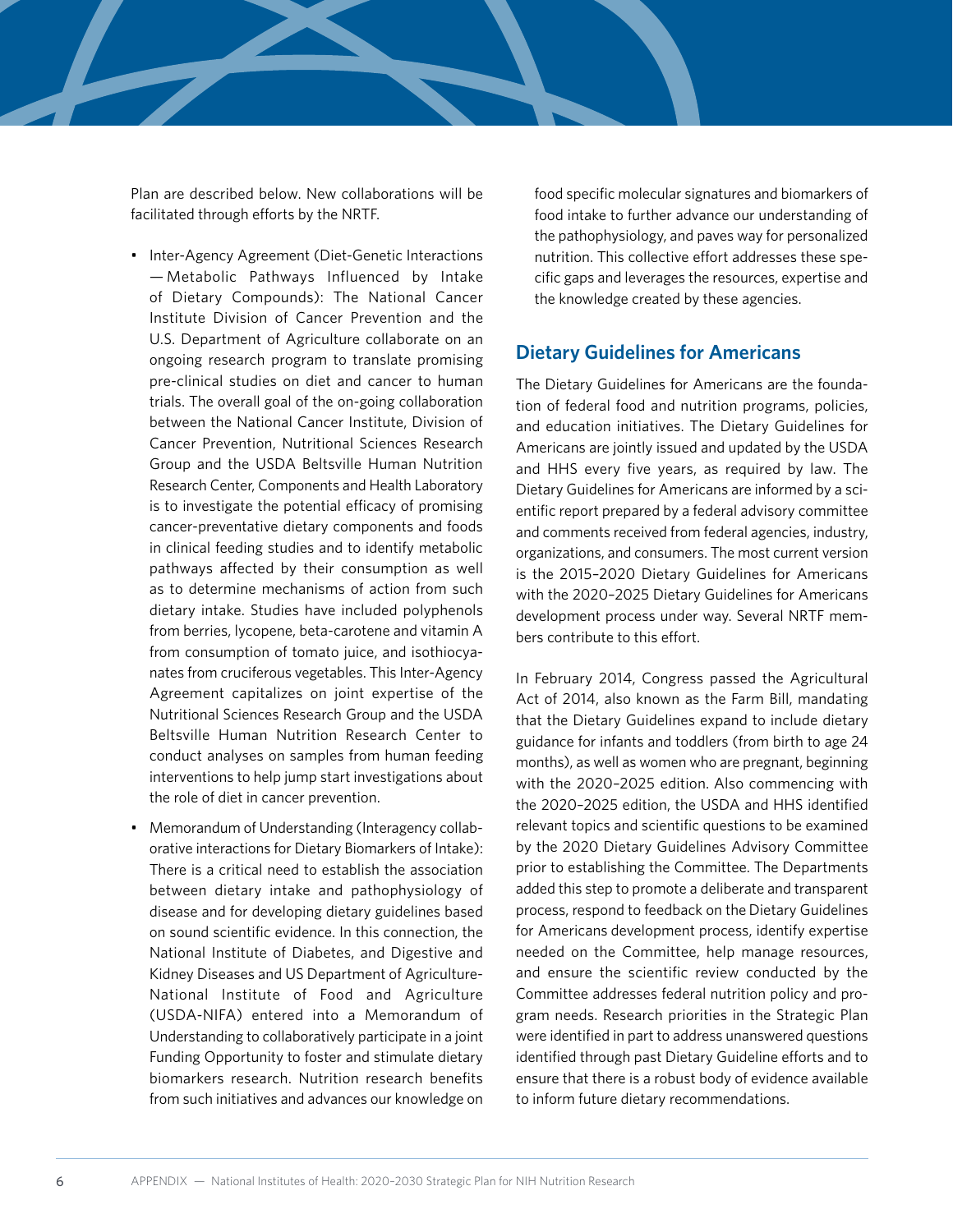## **[Healthy People](http://www.healthypeople.gov/2020/default.aspx)**

Healthy People is a national health promotion and disease prevention agenda that provides a framework to achieve ten-year goals and objectives to improve the nation's health. The Healthy People initiative, which began more than thirty years ago, is grounded in the principle that setting national health objectives, and monitoring progress toward achieving them, can motivate action.

Healthy People objectives are organized within distinct topic areas, for which multiple agencies provide leadership. The NIH co-leads many of the topic areas, including the Nutrition and Weight Status Topic Area. For more information about objectives that monitor access to healthier foods, weight reduction and nutritional counseling in health care and worksite settings, weight status, food insecurity, food and nutrient consumption, and iron deficiency, view the [Healthy People 2020](https://www.cdc.gov/nchs/data/hpdata2020/HP2020MCR-C29-NWS.pdf) [Midcourse Review for Nutrition and Weight Status.](https://www.cdc.gov/nchs/data/hpdata2020/HP2020MCR-C29-NWS.pdf)

In 2020, a new set of science-based, 10-year national objectives—*Healthy People 2030*—will be launched with the goal of improving the health of all Americans by 2030. The development of *Healthy People 2030* included establishing a [framework](https://www.healthypeople.gov/2020/About-Healthy-People/Development-Healthy-People-2030/Framework) for the initiative and identifying new objectives.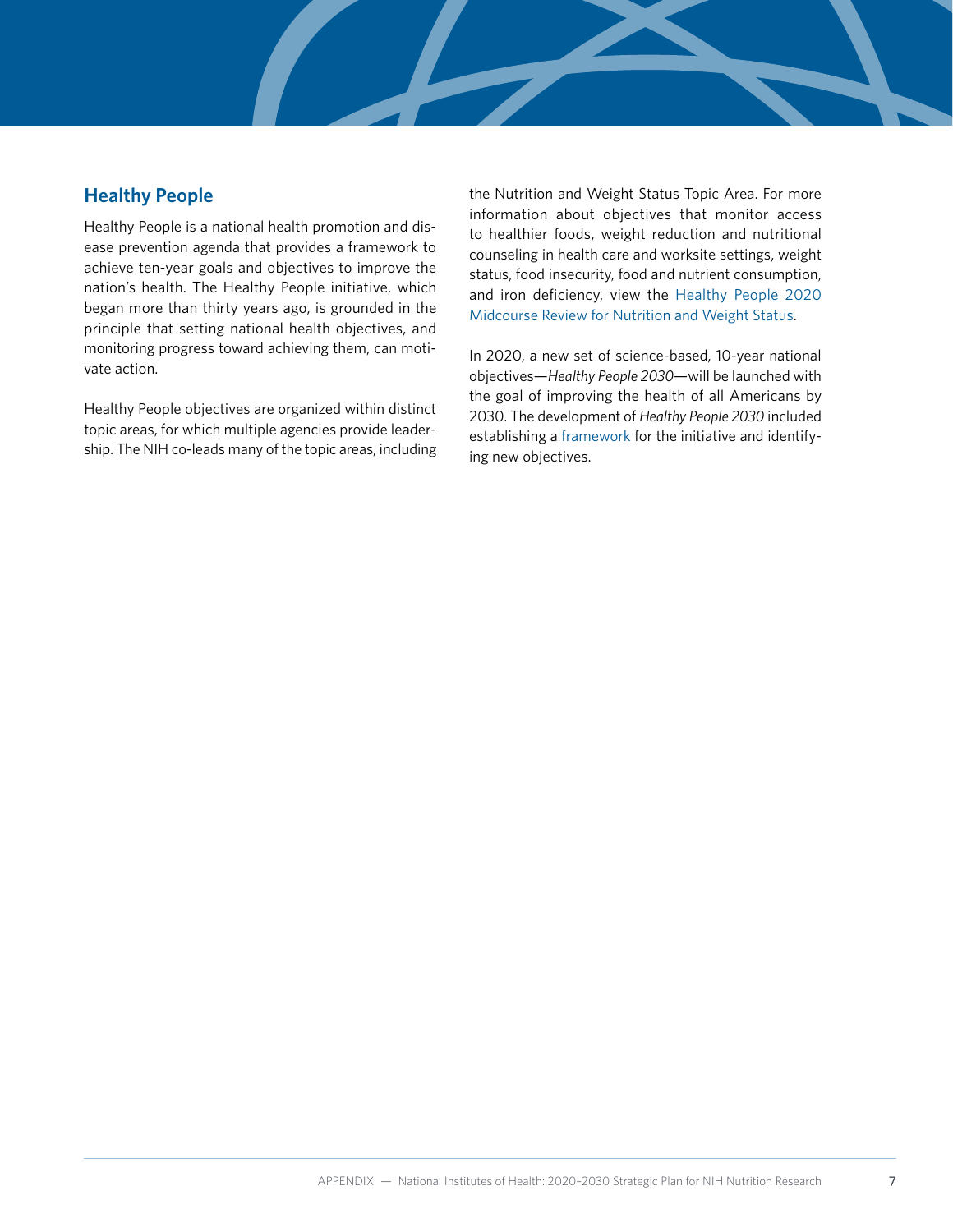# <span id="page-7-0"></span>APPENDIX C: MEMBERSHIP OF THE NIH NUTRITION RESEARCH TASK FORCE

### **NUTRITION RESEARCH TASK FORCE (NRTF) CHAIR and Co-CHAIRS\***

**Griffin P. Rodgers, M.D., M.A.C.P.** — Director, National Institute of Diabetes and Digestive and Kidney Diseases (Chair)

**Diana W. Bianchi, M.D.** — Director, *Eunice Kennedy* Shriver National Institute of Child Health and Human Development (Co-Chair)

Gary H. Gibbons, M.D. - Director, National Heart, Lung, and Blood Institute (Co-Chair)

**Norman E. Sharpless, M.D.** — Director, National Cancer Institute (Co-Chair)

**\*Douglas R. Lowy, M.D.** — Acting Director (*2016–2017, 2019*), National Cancer Institute (Co-Chair)

| Andrew Bremer, M.D., Ph.D.                          | Eunice Kennedy Shriver National Institute of Child Health and Human Development |
|-----------------------------------------------------|---------------------------------------------------------------------------------|
| Victor Kipnis, Ph.D.                                | National Cancer Institute                                                       |
| Susan M. Krebs-Smith, Ph.D.                         | National Cancer Institute                                                       |
| Christopher Lynch, Ph.D. (NRTF Executive Secretary) | National Institute of Diabetes and Digestive and Kidney Diseases                |
| Andrew Narva, M.D.                                  | National Institute of Diabetes and Digestive and Kidney Diseases                |
| Charlotte Pratt, Ph.D., M.S., R.D.                  | National Heart, Lung, and Blood Institute                                       |
| Jill Reedy, Ph.D., M.P.H., R.D.                     | National Cancer Institute                                                       |
| Amy Subar, Ph.D., M.P.H., R.D.                      | National Cancer Institute                                                       |

#### **NRTF SENIOR LEADERSHIP GROUP**

(note- some members have retired)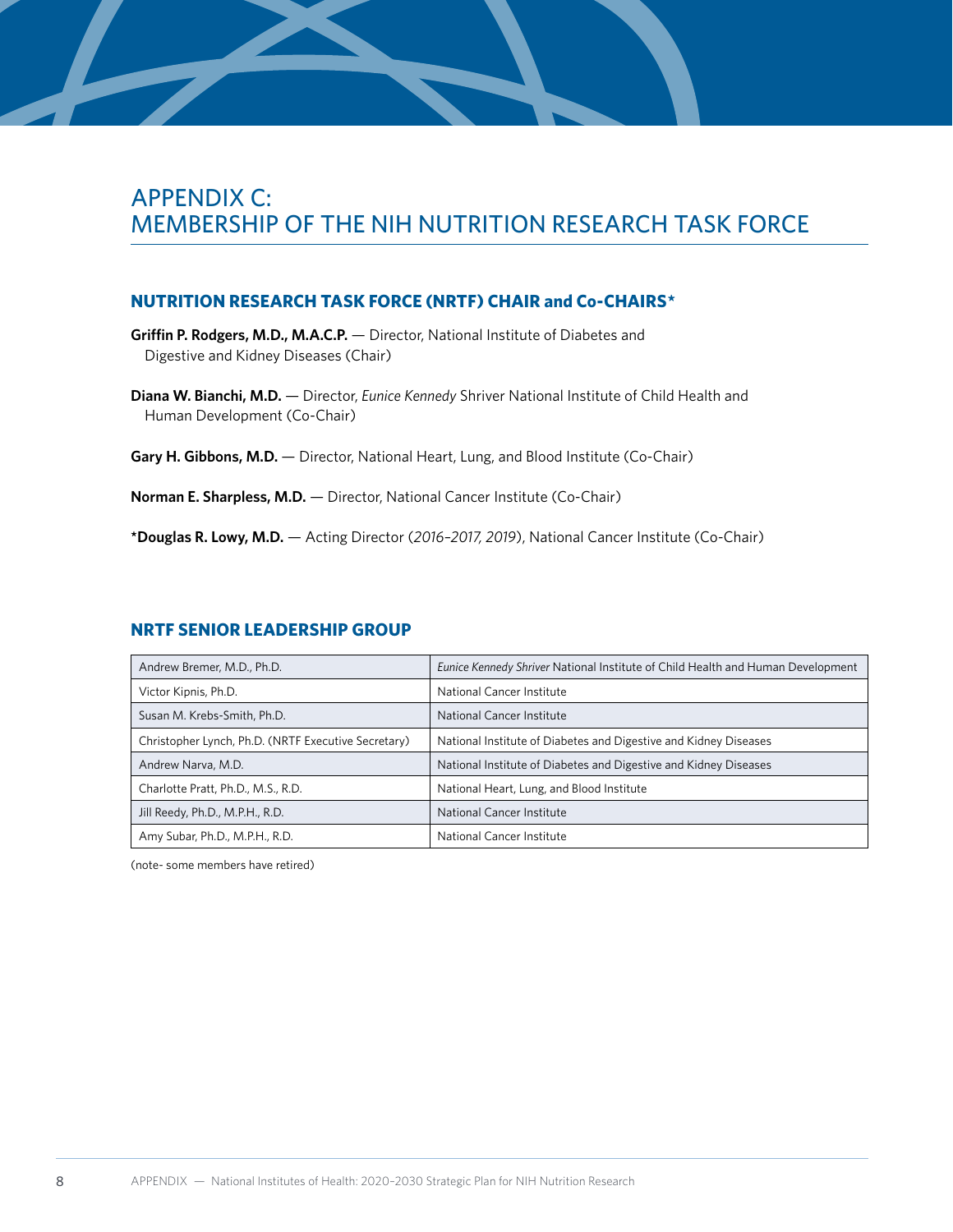### **NRTF WORKING GROUP**

| Lynn Adams, Ph.D.                     | National Institute of Nursing Research                                          |  |
|---------------------------------------|---------------------------------------------------------------------------------|--|
| Patrice Armstrong, Ph.D.              | National Institute on Minority Health and Health Disparities                    |  |
| Rachel Ballard, M.D., M.P.H.          | Office of Disease Prevention                                                    |  |
| Rosalind Breslow, Ph.D., M.P.H., R.D. | National Institute on Alcohol Abuse and Alcoholism                              |  |
| Lawrence Brody, Ph.D.                 | National Human Genome Research Institute                                        |  |
| Mary Cutting, M.S., R.A.C.            | National Institute of Dental and Craniofacial Research                          |  |
| Cindy Davis, Ph.D.                    | Office of Dietary Supplements                                                   |  |
| Abby Ershow, Sc.D., R.D.              | Office of Dietary Supplements                                                   |  |
| Mary Evans, Ph.D.                     | National Institute of Diabetes and Digestive and Kidney Diseases                |  |
| Rachel Fisher, M.S., M.P.H., R.D.     | National Institute of Diabetes and Digestive and Kidney Diseases                |  |
| Roberto Flores, Ph.D., M.P.H.         | National Cancer Institute                                                       |  |
| Kevin Hall, Ph.D.                     | National Institute of Diabetes and Digestive and Kidney Diseases                |  |
| Jean Harry, Ph.D.                     | National Institute of Environmental Health Sciences                             |  |
| Mark Levine, M.D.                     | National Institute of Diabetes and Digestive and Kidney Diseases                |  |
| Roger Little, Ph.D.                   | National Institute on Drug Abuse                                                |  |
| Padma Maruvada, Ph.D.                 | National Institute of Diabetes and Digestive and Kidney Diseases                |  |
| Kathy Michels, Ph.D.                  | Fogarty International Center                                                    |  |
| Steven C. Moore, Ph.D.                | National Cancer Institute                                                       |  |
| Linda Nebeling, Ph.D., M.P.H., R.D.   | National Cancer Institute                                                       |  |
| Holly Nicastro, Ph.D., M.P.H.         | National Institute of Diabetes and Digestive and Kidney Diseases                |  |
| Voula Osganian, M.D., Sc.D., M.P.H.   | National Institute of Diabetes and Digestive and Kidney Diseases                |  |
| Dan Raiten, Ph.D.                     | Eunice Kennedy Shriver National Institute of Child Health and Human Development |  |
| Karen Regan, M.S., R.D.               | National Institute of Diabetes and Digestive and Kidney Diseases                |  |
| Sharon Ross, Ph.D., M.P.H.            | National Cancer Institute                                                       |  |
| Kristina Rother, M.D., M.H.Sc.        | National Institute of Diabetes and Digestive and Kidney Diseases                |  |
| David Saslowsky, Ph.D.                | National Institute of Diabetes and Digestive and Kidney Diseases                |  |
| Greg Shelness, Ph.D.                  | Center for Scientific Review                                                    |  |
| Pothur Srinivas, Ph.D., M.P.H.        | National Cancer Institute                                                       |  |
| Derrick Tabor, Ph.D.                  | National Institute on Minority Health and Health Disparities                    |  |
| Karen Teff, Ph.D.                     | National Institute of Diabetes and Digestive and Kidney Diseases                |  |
| Ashley Vargas, Ph.D., M.P.H., R.D.N.  | Office of Disease Prevention                                                    |  |
| Susan Vorkoper, M.P.H., M.S.W         | Fogarty International Center                                                    |  |
| Xibin Wang, Ph.D.                     | National Institute of Arthritis and Musculoskeletal and Skin Diseases           |  |
| Dan Xi, Ph.D.                         | National Cancer Institute                                                       |  |
| Deborah Young-Hyman, Ph.D.            | Office of Behavioral and Social Sciences Research                               |  |
| Giovanna Zappalà, Ph.D., M.P.H.       | National Institute on Aging                                                     |  |
| Cuilin Zhang, M.D., Ph.D., M.P.H.     | Eunice Kennedy Shriver National Institute of Child Health and Human Development |  |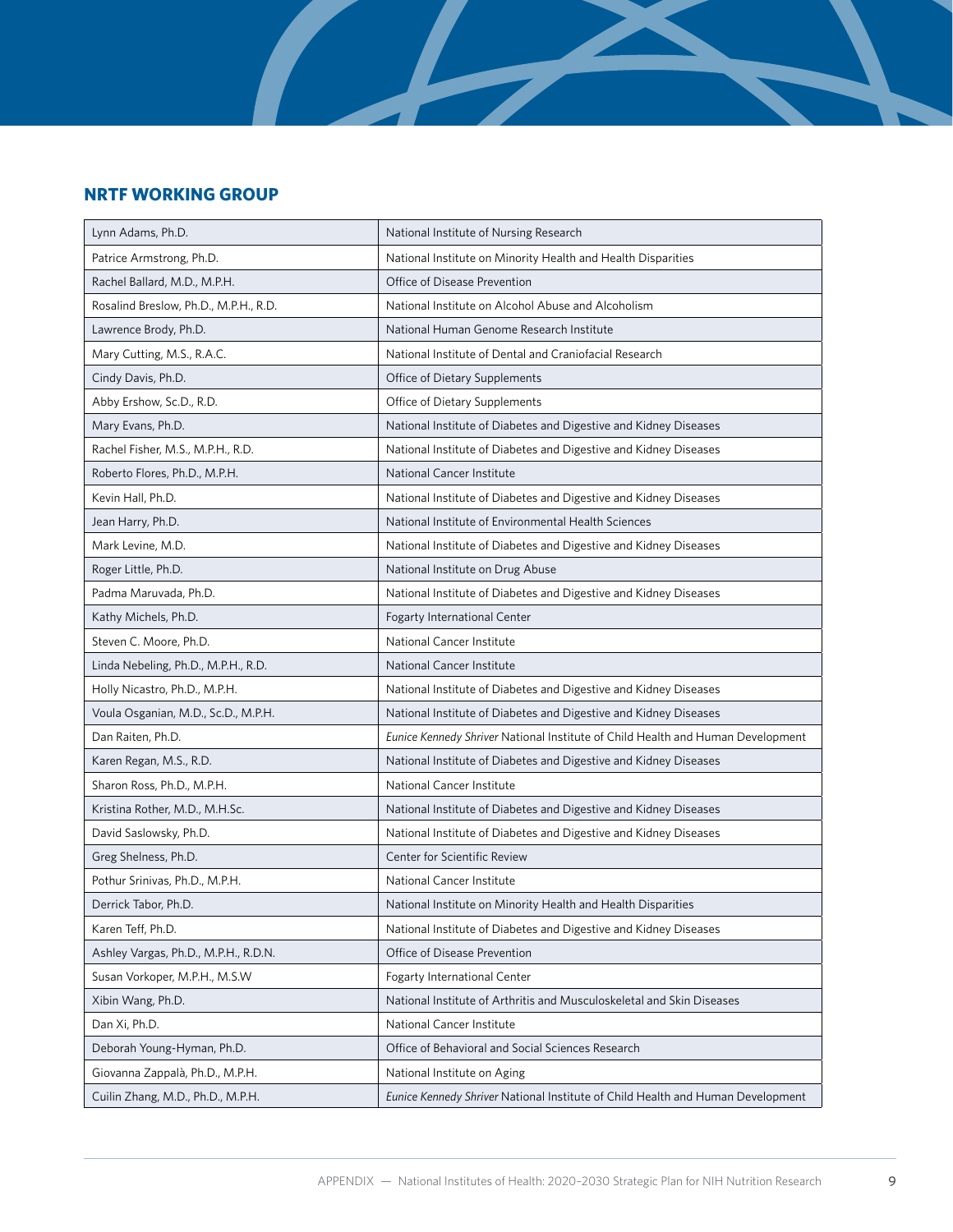# <span id="page-9-0"></span>APPENDIX D: MEMBERSHIP OF THE STRATEGIC PLAN THOUGHT LEADER PANEL

As part of a larger effort to gather broad stakeholder contributions to the development of this Strategic Plan, the NIH Nutrition Research Task Force invited individual external experts from across diverse areas of nutrition science to participate in a two-day meeting in June 2017 as part of a Thought Leader Panel. Panel members and their affiliations are listed below.

| <b>Panel Member Name</b>                  | <b>Panel Member Organization</b>                                                                                       |
|-------------------------------------------|------------------------------------------------------------------------------------------------------------------------|
| Lindsay H. Allen, Ph.D.                   | United States Department of Agriculture,<br>Agricultural Research Service (ARS)<br>and University of California, Davis |
| David B. Allison, Ph.D.                   | Indiana University                                                                                                     |
| Cheryl A.M. Anderson, Ph.D., M.P.H., M.S. | University of California, San Diego                                                                                    |
| Rozalyn M. Anderson, Ph.D.                | University of Wisconsin                                                                                                |
| David J. Baer, Ph.D.                      | United States Department of Agriculture,<br>Agricultural Research Service (ARS)                                        |
| Teresa A. Davis, Ph.D.                    | <b>Baylor College of Medicine</b>                                                                                      |
| Michael K. Georgieff, M.D.                | University of Minnesota                                                                                                |
| Penny Gordon-Larsen, Ph.D.                | University of North Carolina                                                                                           |
| James R. Hébert, Sc.D.                    | University of South Carolina                                                                                           |
| Frank Hu, M.D., Ph.D., M.P.H.             | Harvard University                                                                                                     |
| Dushanka V. Kleinman, D.D.S., M.Sc.D.     | University of Maryland                                                                                                 |
| David M. Klurfeld, Ph.D.                  | United States Department of Agriculture,<br>Agricultural Research Service (ARS)                                        |
| Nancy F. Krebs, M.D., M.S.                | University of Colorado                                                                                                 |
| Bruce Y. Lee, M.D., M.B.A.                | City University of New York                                                                                            |
| Danny Manor, Ph.D.                        | Case Western Reserve University                                                                                        |
| Nilesh M. Mehta, M.D.                     | <b>Harvard University</b>                                                                                              |
| Julie A. Mennella, Ph.D.                  | <b>Monell Chemical Senses Center</b>                                                                                   |
| Simin N. Meydani, D.V.M., Ph.D.           | <b>Tufts University</b>                                                                                                |
| Christopher B. Newgard, Ph.D.             | Duke University                                                                                                        |
| Diane M. O'Brien, Ph.D.                   | University of Alaska Fairbanks                                                                                         |
| Karen E. Peterson, D.Sc.                  | University of Michigan                                                                                                 |
| Ross L. Prentice, Ph.D.                   | Fred Hutchinson Cancer Research Center                                                                                 |
| W. Sue Ritter, Ph.D.                      | Washington State University                                                                                            |
| A. Catharine Ross, Ph.D.                  | Pennsylvania State University                                                                                          |
| Cary R. Savage, Ph.D.                     | University of Nebraska at Lincoln, Nebraska                                                                            |
| Alison Steiber, Ph.D., R.D.N.             | Academy of Nutrition and Dietetics                                                                                     |
| Patrick J. Stover, Ph.D. - Panel Chair    | Texas A&M University                                                                                                   |
| Linda V. Van Horn, Ph.D., R.D.            | Northwestern University                                                                                                |
| Gary D. Wu, M.D.                          | University of Pennsylvania                                                                                             |
| Thomas R. Ziegler, M.D.                   | <b>Emory University</b>                                                                                                |